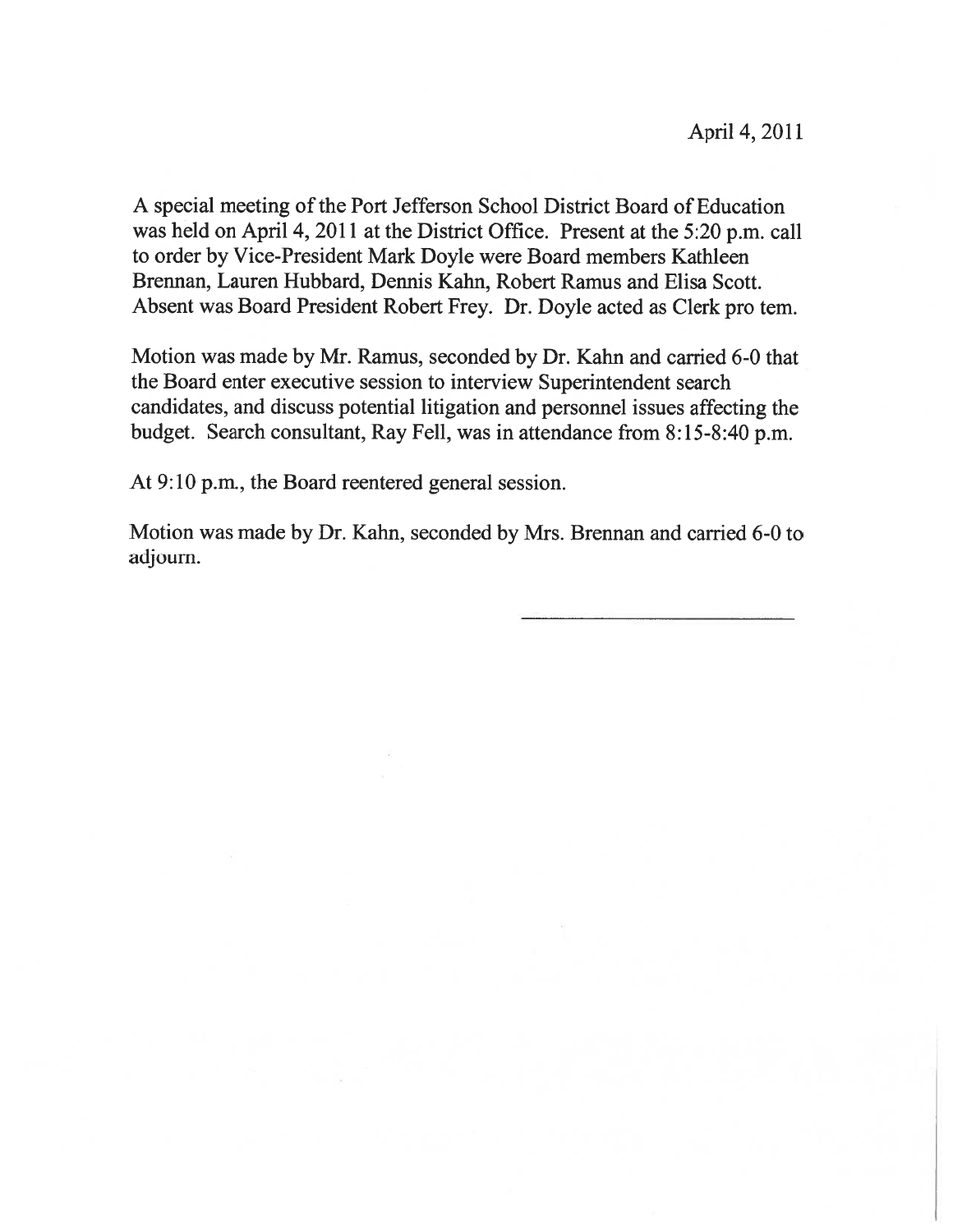A special meeting of the Port Jefferson School District Board of Education was held on March 28, 2011 at the District Office. Present at the 7:36 p.m. call to order by Vice-President Mark Doyle were Board members Kathleen Brennan, Lauren Hubbard, Dennis Kahn, and Elisa Scott. Board Member Robert Ramus arrived at 8:05 p.m. Board President Robert Frey was absent. Dr. Doyle acted as Clerk pro tem.

Motion was made by Dr. Hubbard, seconded by Mrs. Brennan and carried 5-0 that the Board enter executive session for the purpose of interviewing and discussing superintendent candidates.

At 11:05 p.m. the Board reentered general session. Discussion ensued in regard to scheduling upcoming budget meetings.

At 11:20 p.m., motion was made by Mrs. Brennan, seconded by Dr. Hubbard and carried 6-0 to adjourn.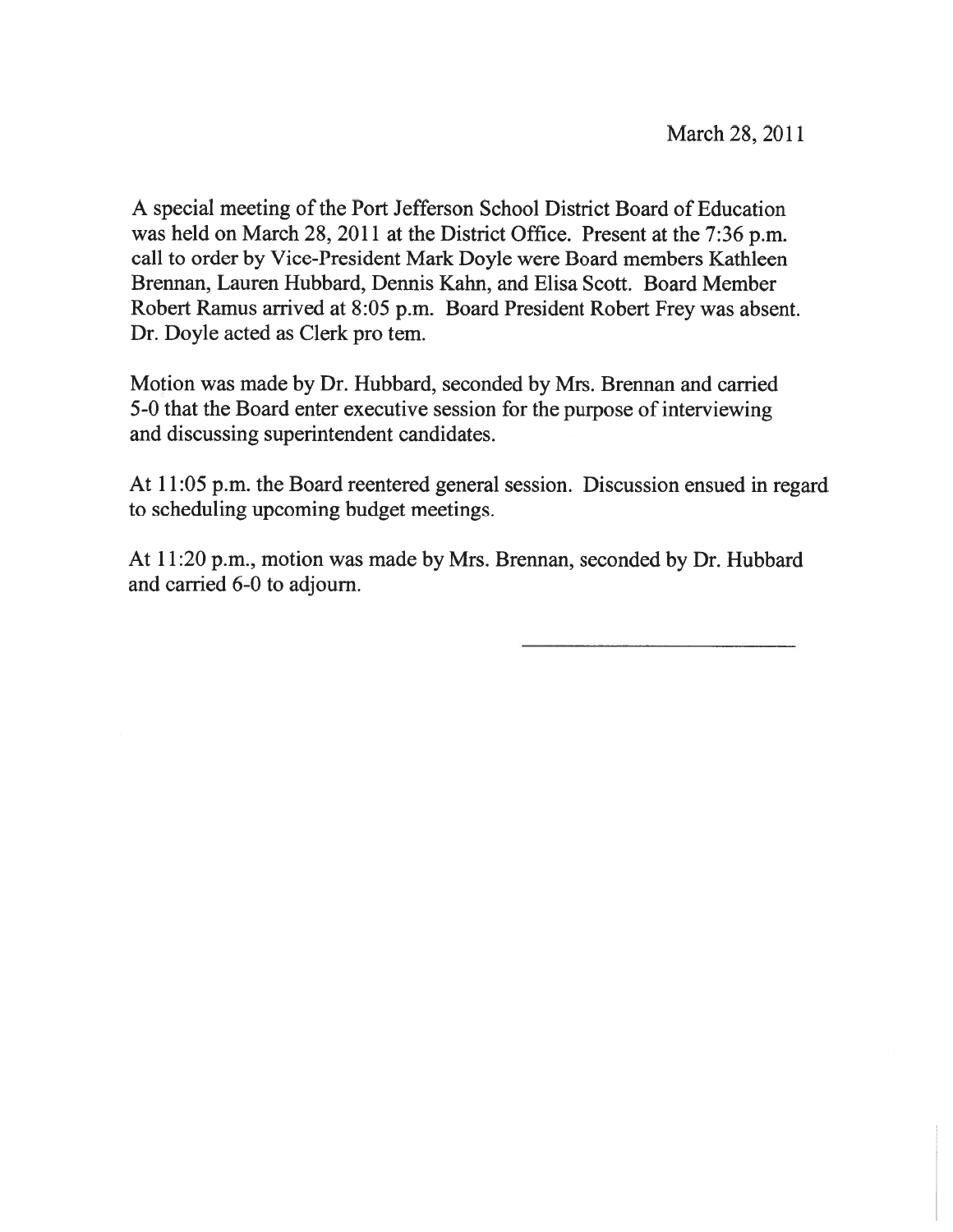A special meeting of the Port Jefferson School District Board of Education was held on March 26, 2011 at the District Office. Present at the 1:08 p.m. call to order by Vice-President Mark Doyle were Board members Kathleen Brennan, Lauren Hubbard, Dennis Kahn, Robert Ramus and Elisa Scott. Board President Robert Frey was absent. Dr. Doyle acted as Clerk pro tern.

Motion was made by Dr. Kahn, seconded by Dr. Hubbard and carried 6-0 that the Board enter executive session for the purpose of interviewing and discussing superintendent candidates.

At 6:02 p.m. the Board reentered general session.

Motion was made by Mr. Ramus, seconded by Dr. Hubbard and carried 6-0 to adjourn.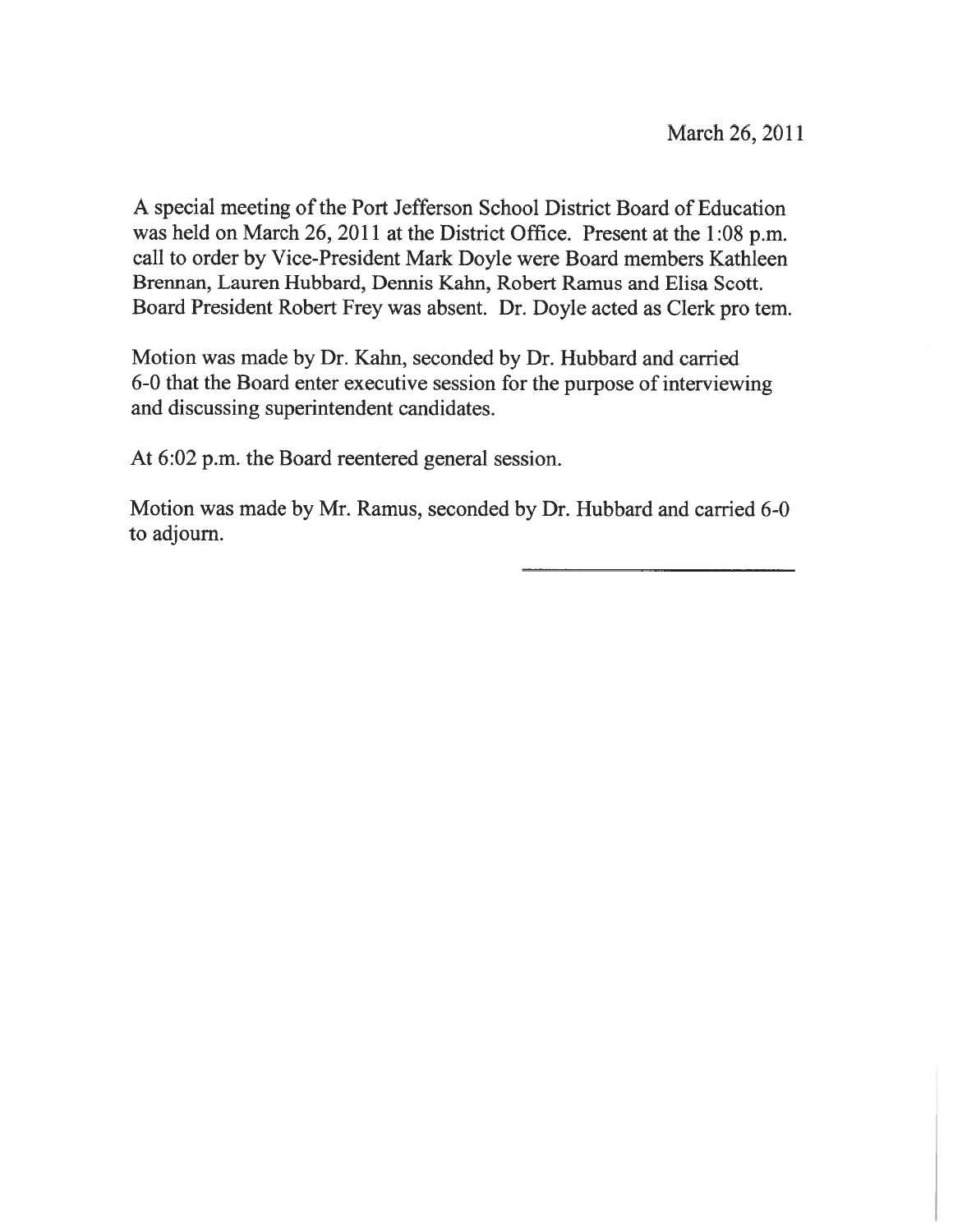A special meeting of the Port Jefferson School District Board of Education was held on March 24, 2011 at the District Office. Present at the 7:35 p.m. call to order by Vice-President Mark Doyle were Board members Kathleen Brennan, Lauren Hubbard, Dennis Kahn, Robert Ramus and Elisa Scott. Board President Robert Frey was absent. Dr. Doyle acted as Clerk pro tern.

Motion was made by Mrs. Brennan, seconded by Dr. Hubbard and carried 6-0 that the Board enter executive session for the purpose of interviewing and discussing superintendent candidates.

At 10:35 p.m. the Board reentered general session.

Motion was made by Mrs. Brennan, seconded by Dr. Kahn and carried 6-0 to adjourn.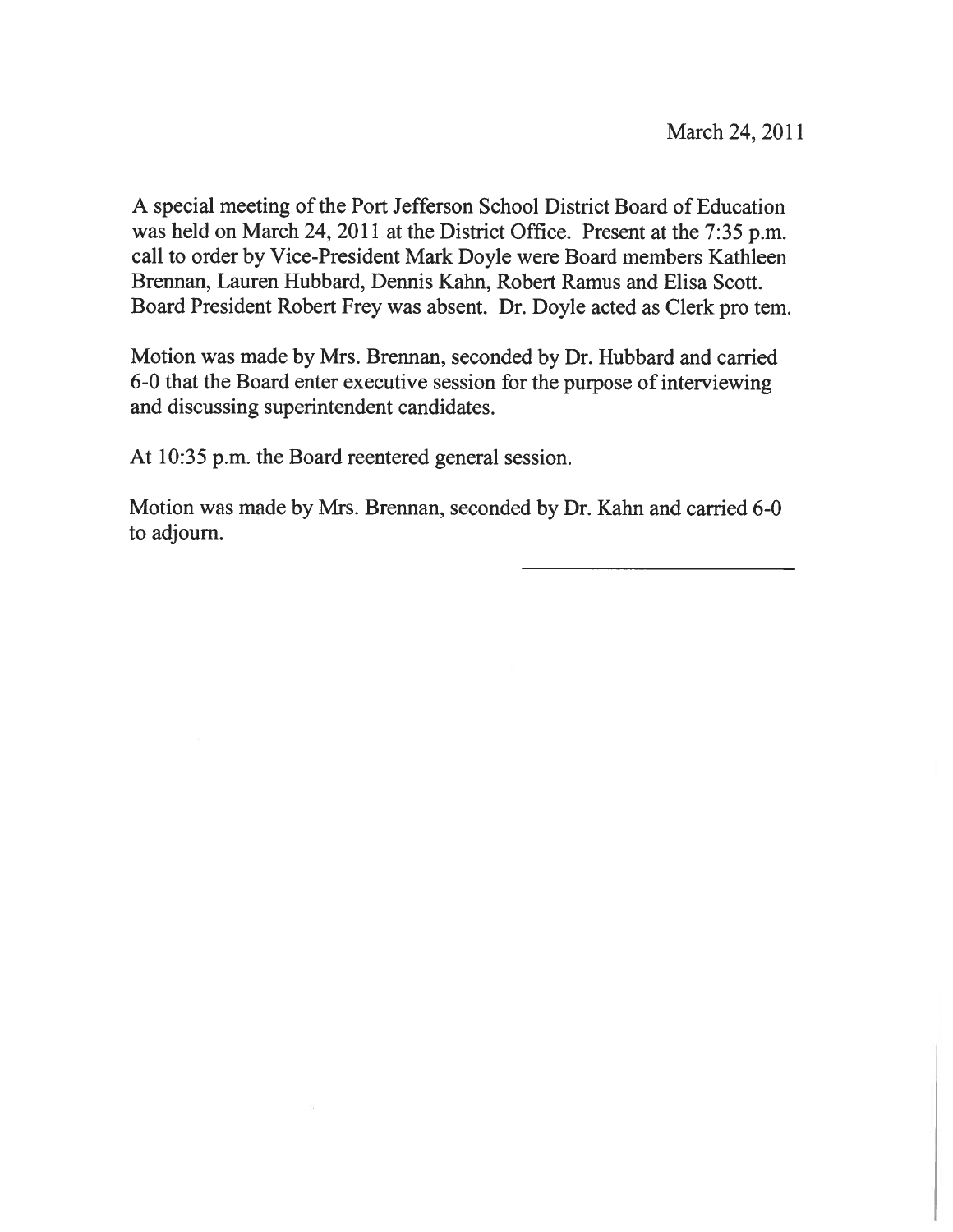A special meeting ofthe Port Jefferson School District Board of Education was held on March 22, 2011 at Edna Louise Spear Elementary School. Present at the 6:00 p.m. call to order by Board President Robert Frey were Vice-President Mark Doyle, Board Members Kathleen Brennan, Lauren Hubbard, Dennis Kahn, Robert Ramus and Elisa Scott, and Superintendent Max Riley. Dr. Riley acted as Clerk pro tem.

Motion was made by Mrs. Brennan, seconded by Mr. Ramus and carried 7-0 that the Board enter executive session to discuss legal and personnel matters. Present was school district attorney Anne Scricca.

At 8:00 p.m., the Board reentered general session. The District Clerk was present.

Motion was made by Dr. Doyle, seconded by Mrs. Brennan and carried 7-0 that the Board approve the attendance of the Middle School Science Olympiad Team at the New York State competition, April 8-9, 2011, at Ulster Community College, New York.

Assistant Superintendent for Business, Mark Flower, reviewed the draft recommendation of the Budget Advisory Committee for the 2011-2012 proposed budget. The presentation included an explanation of the proposed budget with a 5% spending plan reduction  $/10\%$ tax rate increase, budget breakdown by function codes, reserves and spending plan, planning for reduction in LIPA's assessed value, and outlook to 2012-2013 budget. Discussion ensued.

Building Principals Roseann Cirnigliaro and Ted Mockrish commented on the proposed instructional cuts and plans to reconfigure the school day.

Dr. Frey opened the meeting to the audience for questions / comments. The following residents commented on maintaining the integrity of the district, minimizing cuts, keeping programs intact, real estate values, need for town meetings:

| M. Marx      | A. Dewitt   |
|--------------|-------------|
| D. Bayer     | C. Sciarra  |
| K. Botcheva  | E. Marx     |
| R. Weiderman | A. Fillippi |
|              |             |

The Board discussed scheduling <sup>a</sup> community forum.

Dr. Kahn asked that Deb Ferry comment on the status of the request from an outside group to use the softball fields. Ms. Ferry explained the situation and her recommendation. Dr. Riley asked that Ms. Ferry reply in writing to the letter received and copy him and the Board.

At 11:25 p.m., motion was made by Dr. Doyle, seconded by Dr. Hubbard and carried 7-0 to adjourn.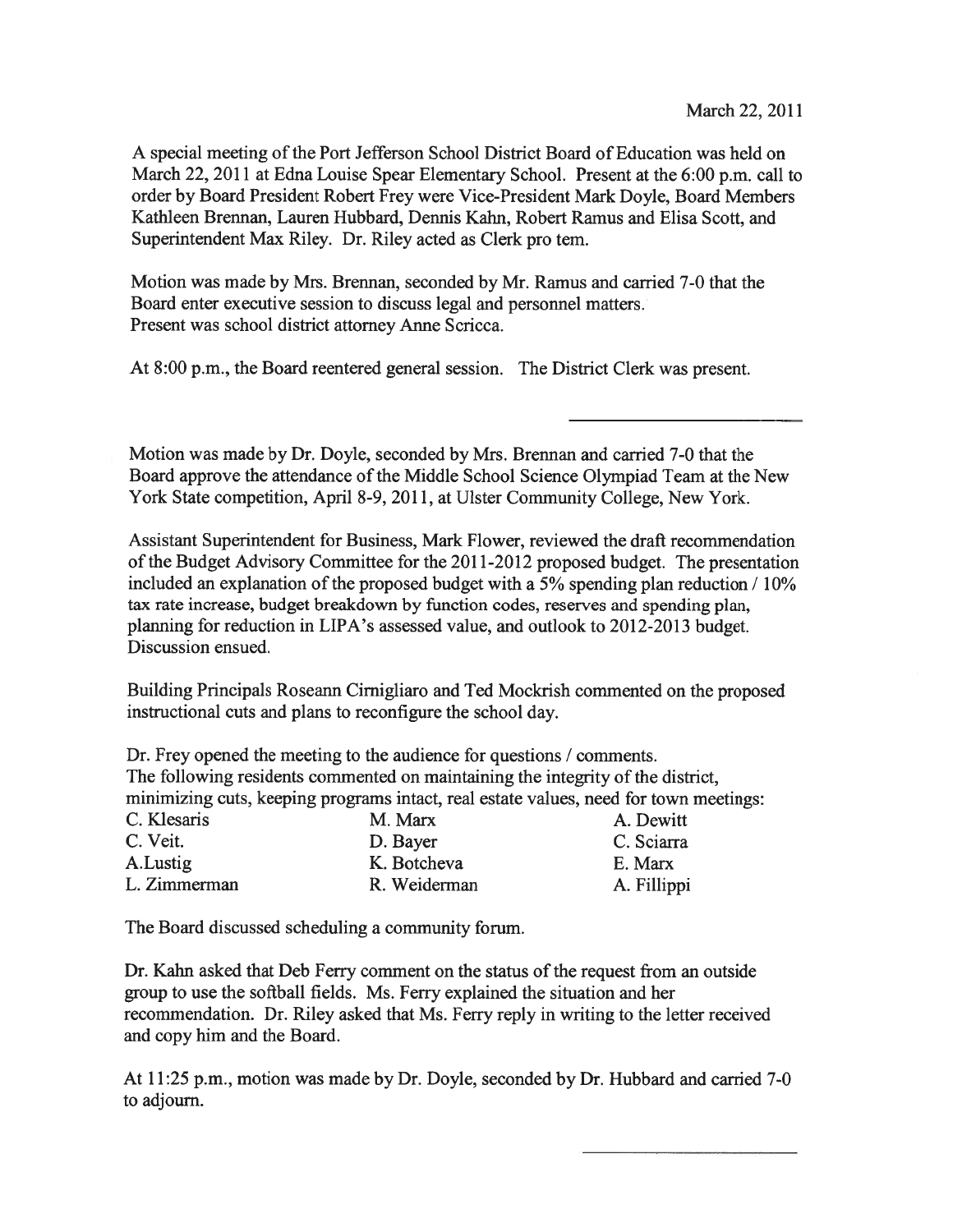A special meeting of the Port Jefferson School District Board of Education was held on March 15, 2011 at the District Office. Present at the 7:15 p.m. call to order by Vice-President Mark Doyle were Board members Kathleen Brennan, Lauren Hubbard, Dennis Kahn, Robert Ramus and Elisa Scott, and District Clerk Janice Baisley. Absent was Board President Robert Frey.

Motion was made by Dr. Hubbard, seconded by Mrs. Brennan and carried 6-0 that the Board enter executive session to discuss the Superintendent search candidates. Present was search consultant, Ray Fell.

The District Clerk left the meeting and Dr. Doyle acted as Clerk pro tem.

At 9:38 p.m. the Board reentered general session.

Motion was made by Mr. Ramus, seconded by Mrs. Brennan and carried 6-0 to adjourn.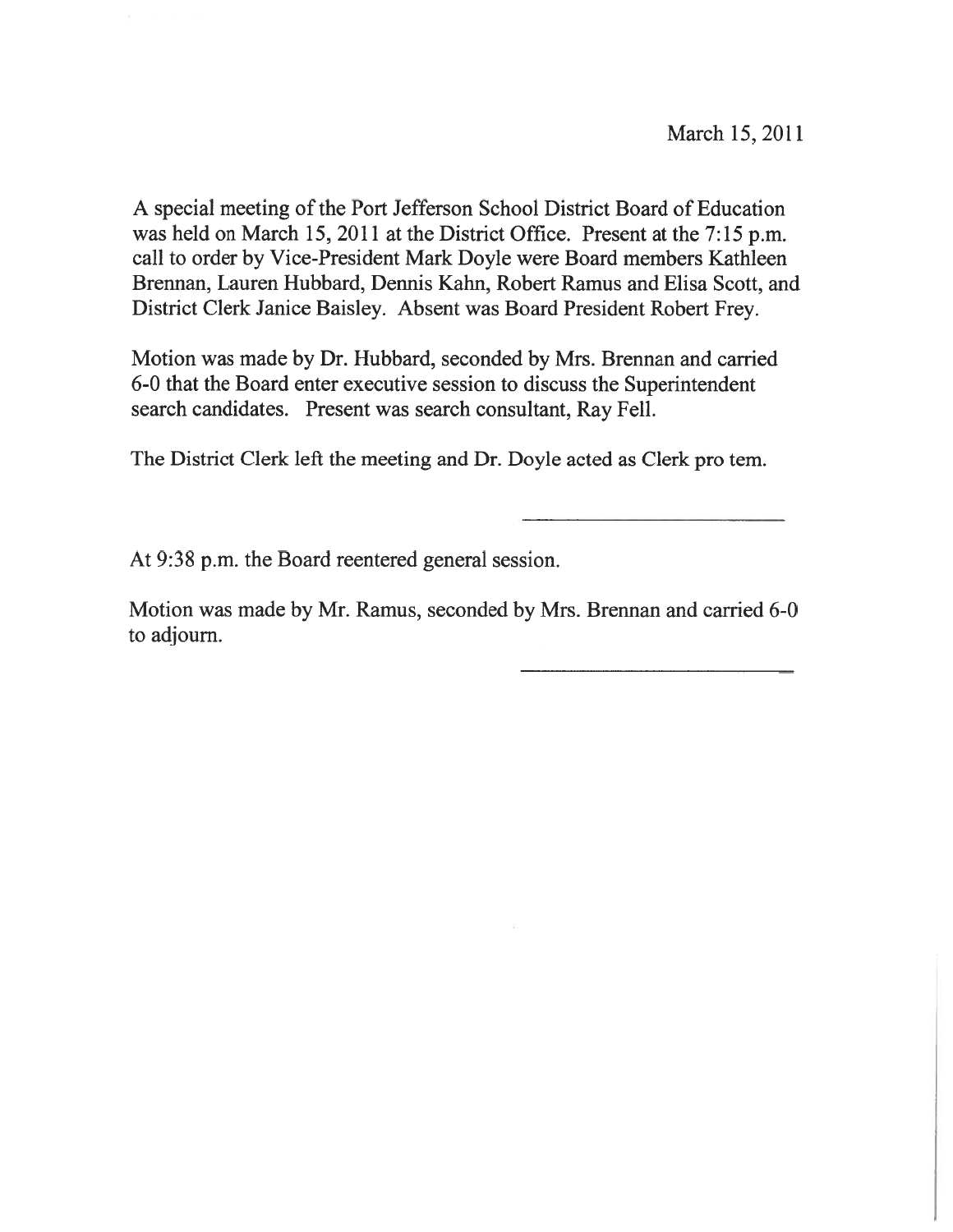The regular monthly business meeting of the Board of Education of Port Jefferson Union Free School District was held on March 8, <sup>2011</sup> at Edna Louise Spear Elementary School. Present at the 7:40 p.m. call to order by President Robert Frey, were Vice-President Mark Doyle, Board Members Kathleen Brennan, Dennis Kahn, Robert Ramus and Elisa Scott, Superintendent of Schools, Max Riley, and District Clerk, Janice Baisley. Board Member Lauren Hubbard arrived at 7:45 p.m.

Dr. Frey announced a change in order of the agenda: Consent Agenda would be before Reports and the 2011-2012 budget presentation under Superintendent's Report would be moved to E. Other.

Motion was by Dr. Doyle, seconded by Dr. Kahn, and carried 6-0 that the Board approve the minutes of the following meetings:

> Regular Meeting held February 8, 2011 Special Meeting held February 14, 2011

Dr. Frey announced the open forum.

D. Brennan - benchmark testing; test scores

D. Spentzos - golf team

C. Spentzos, N.Alvarez, G. Klesaris - golf team

C. Klesaris – golf team / JV and Varsity Sports

L. Sheprow - golf

S. Horowitz - honors classes; maintaining integrity of our schools

K. Manfre - implications of adding <sup>a</sup> new athletic program

S. Lederman — program offerings; give backs

#### CONSENT AGENDA

Mrs. Brennan asked that item A.6. under Personnel be voted on separately. Motion was made by Dr. Doyle, seconded by Dr. Kahn, and carried 7-0 that the Board approve the following resolutions appearing on the March 8, 2011 consent agenda:

A. Personnel - resolutions numbered  $1 - 5$  and 7-9 Mrs. Brennan questioned the appointment of a lacrosse coach, asking if the District had received the monetary donation from the lacrosse club. Dr. Riley reported that he was asked if the Board would consider donating the items purchased with the monetary donation back to the club iflacrosse is cancelled next year. Discussion ensued. The appointment of the lacrosse coach was tabled until the next meeting. Motion was made by Mrs. Brennan, seconded by Dr. Hubbard and carried 7-0 that resolution A.6. under Personnel on the March 8, 2011 consent agenda be approved excluding the appointment of the lacrosse coach.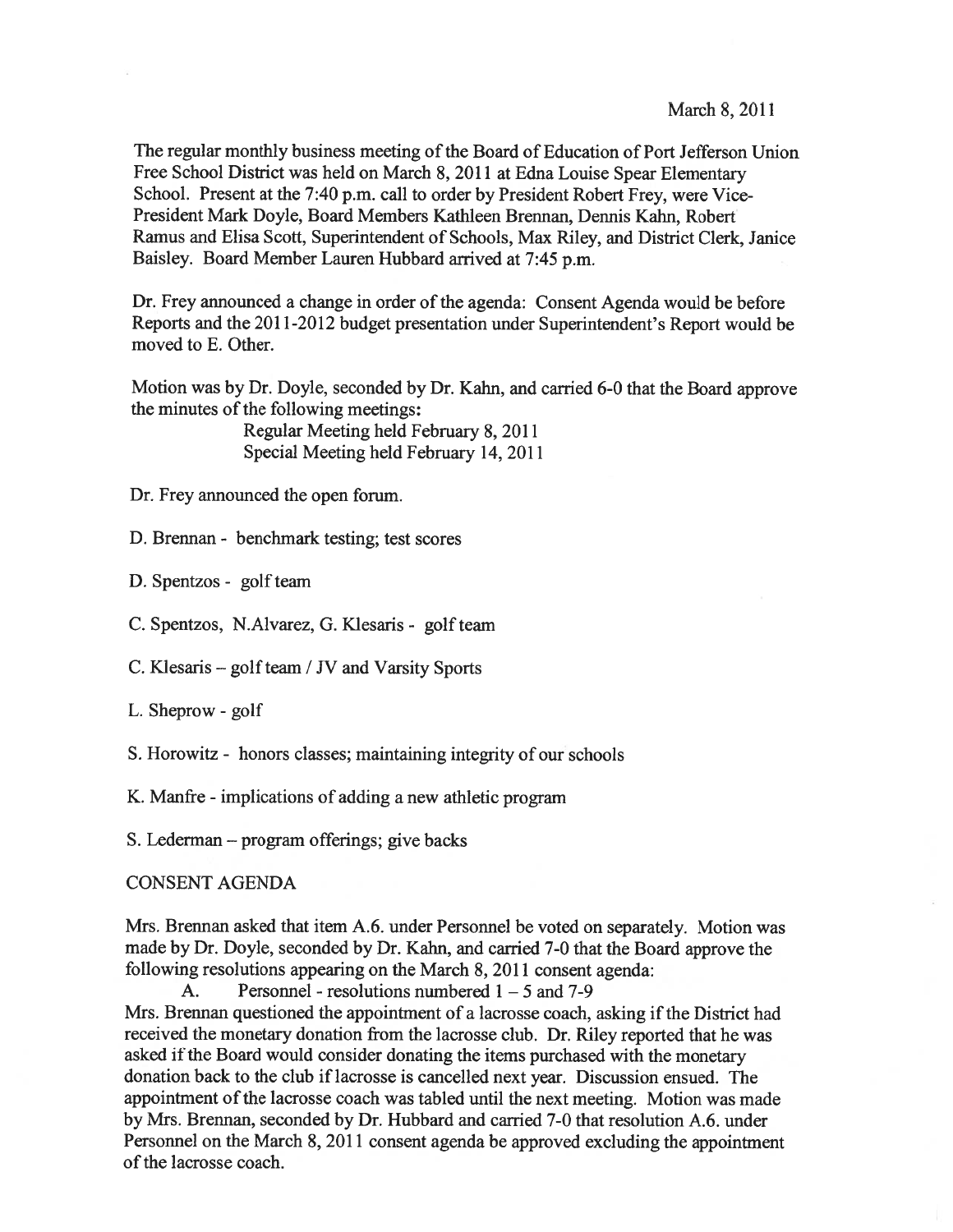Mr. Ramus asked that resolution B.5. under Finance be voted on separately. Motion was made by Dr. Doyle, seconded by Mrs. Ramus and carried 7-0 that the Board approve the following resolutions appearing on the March 8, 2011 consent agenda:

B. Finance - resolutions numbered  $1 - 4$ 

Mr. Ramus asked for clarification of the Audit Report being addressed by the Response to the Audit. Motion was made by Mr. Ramus, seconded by Dr. Kahn and carried 7-0 that the Board approve resolution B.5. under Finance on the March 8, 2011 consent agenda.

Motion was made by Dr. Hubbard, seconded by Mr. Ramus that the Board approve the following resolution appearing on the March 8, 2011 consent agenda:

C. Facilities and Operations — resolution numbered 1 Discussion. Motion carried 7-0.

Motion was made by Dr. Doyle, seconded by Dr. Hubbard and carried 7-0 that the Board approve the following resolutions appearing on the March 8, 2011 consent agenda:

D. Education - resolutions numbered I - 3

## REPORTS

The Superintendent's repor<sup>t</sup> included the following:

- Video Streaming Board Meetings
- New York State Report Card presentation by Maria Rianna and Maureen Hull Board discussion followed.

Student Representive, Matthew Strauss, reported on high school activities.

President's Report — Dr. Frey gave <sup>a</sup> recap on his condition.

Committee reports were given as follows: Mrs. Scott — Facilities Dr. Doyle — Audit Mrs. Brennan — Superintendent Search Dr. Kahn -LIPA Mr. Ramus - Mr. Ramus reviewed the work of the Budget Advisory Committee and its recommendations to the Board for development of the 2011-2012 school year budget. Dr. Doyle -Curriculum

Other — 2011-2012 Budget: Mr. Flower's repor<sup>t</sup> included budget trends, assessed value, tax rate comparison, LIPA's share of assessed value, LIPA's tax certiorari, recommendation of the Budget Advisory Committee, proposed budget targets, and options to consider.

## OPEN FORUM

A.Lustig — negotiate with teachers

B. Scannell — no stipulation with lacrosse donation; coach needs to be appointed for program to start

C.Klesaris — informing the community regarding the budget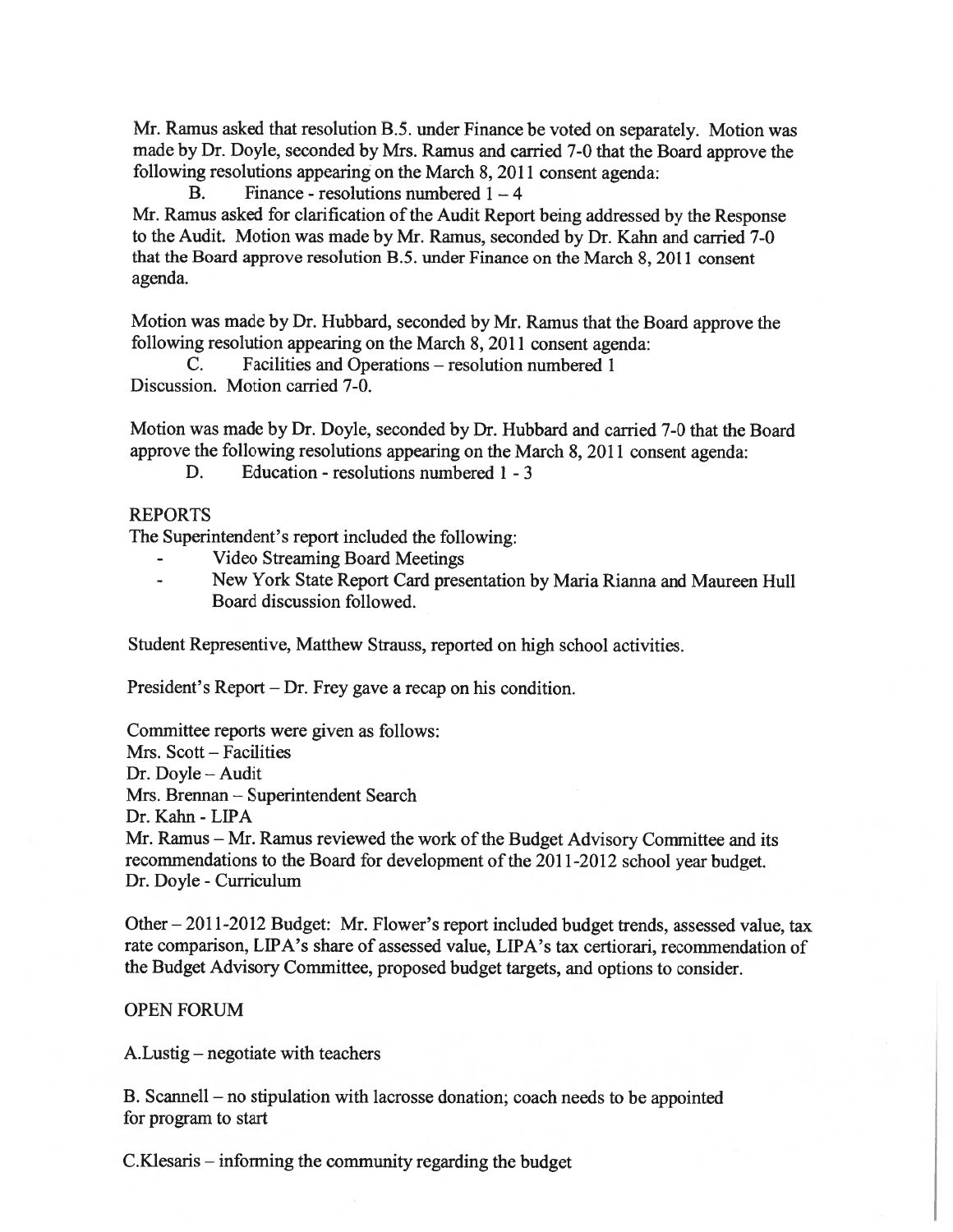- D. Polis small class size initiative
- C. Famularo clear understanding of proposed cuts in the budget
- D. Famularo quote from plaque in the Middle School

## OLD BUSINESS

Discussion ensued regarding the lacrosse donation and coach appointment. Motion was made by Dr. Doyle, seconded by Dr. Hubbard and carried 6-1 (Mrs. Brennan opposed) to untable the appointment of <sup>a</sup> lacrosse coach.

Motion was made by Dr. Doyle, seconded by Dr. Hubbard that the Board approve the appointment of John Black as Middle School Boys' Lacrosse Coach for the 2010-2011 school year. Discussion. Mr. Ramus suggested amending the motion to include pending receipt of the \$5,000 donation from the lacrosse club. Motion to amend the motion was made by Dr. Doyle, seconded by Dr. Hubbard and carried 5-0-2 (Mrs. Brennan and Dr. Kahn abstained). Motion was made by Dr. Doyle, seconded by Dr. Hubbard and carried 5-0-2 (Mrs. Brennan and Dr. Kahn abstained) that the Board approve the appointment of John Black as Middle School Boys' Lacrosse Coach for the 2010-2011 school year pending receipt of the \$5,000 donation from the lacrosse club.

## OLD BUSINESS

The following resolutions were tabled at the February meeting. Dr. Frey asked for background on the matter. Dr. Riley explained the purpose of prep academies. Mrs. Brennan explained why the resolutions were tabled. Discussion ensued. Dr. Frey polled the Board as to whether they would prefer <sup>a</sup> change to prep academies or to end them. Board action was not taken; therefore, prep academies would not take <sup>p</sup>lace.

1. Grades 3, 4 and 5 ELA Prep Academy The Board approves the following teachers, as needed, for the Grades 3, 4 and 5 ELA Prep Academy, <sup>8</sup> weeks, February 28, 2011-April 29, 2011, <sup>2</sup> sessions per week, <sup>1</sup> hour per session, in accordance with the negotiated agreemen<sup>t</sup> with the Port Jefferson Teachers Association:

> Kimberly Berg Kristen Poulos Gina Santini Dana St. Pierre Sally Wellinger Nancy Winkler Brogan

2. Grades 3, 4 and 5 Math Prep Academy The Board approves the following teachers, as needed, for the Grades 3, 4 and 5 Math Prep Academy, <sup>8</sup> weeks, February 28, 2011-April 29, 2011, <sup>2</sup> sessions per week, <sup>1</sup> hour per session, in accordance with the negotiated agreemen<sup>t</sup> with the Port Jefferson Teachers Association:

Kimberly Berg Melissa Drewisis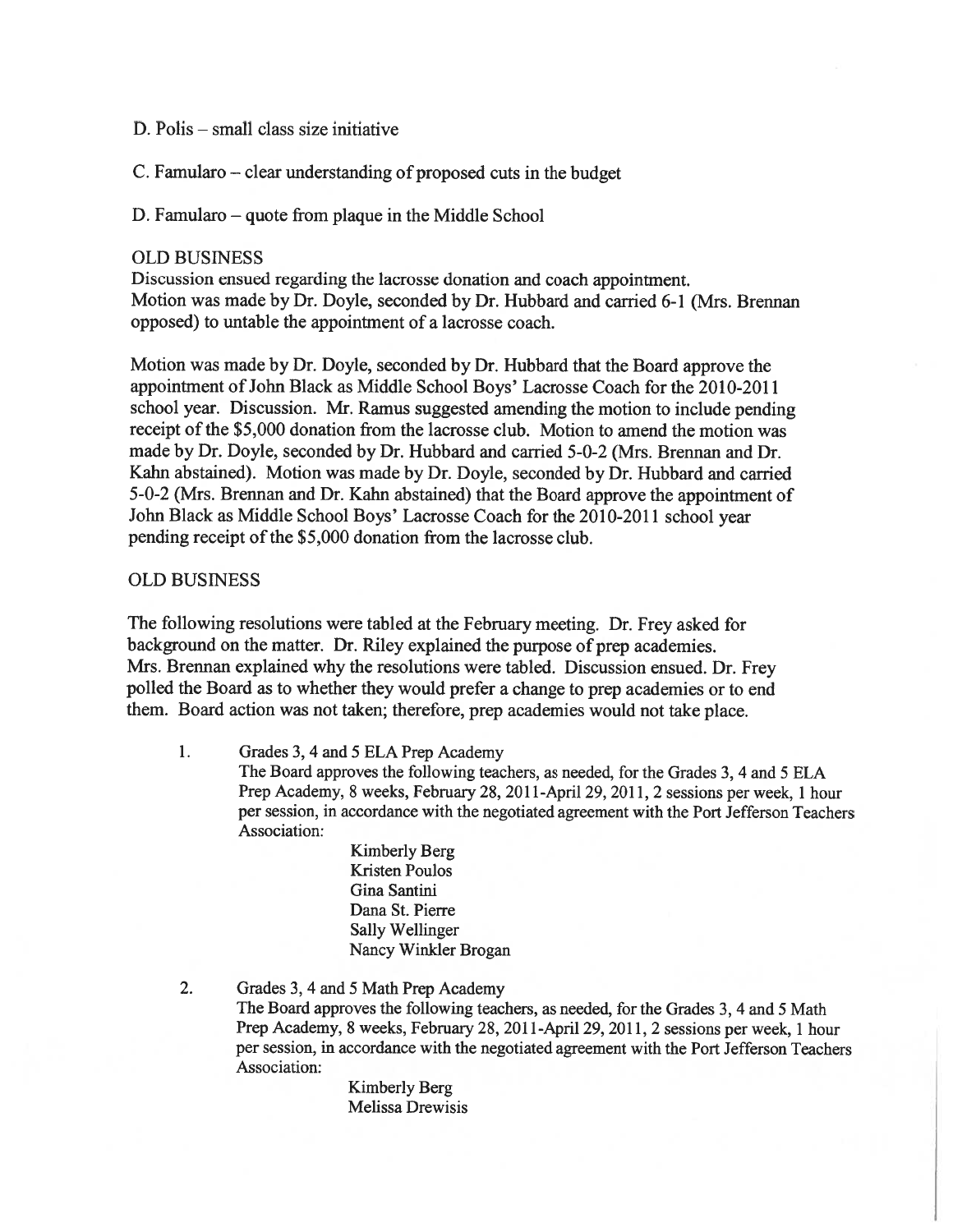3. Grades 6, 7 and 8 ELA Prep Academy

The Board approves the following teachers, as needed, for the Grades 6, 7 and 8 ELA Prep Academy, <sup>8</sup> weeks, February 28, <sup>2011</sup> -April 29, 2011, <sup>2</sup> sessions per week, <sup>1</sup> <sup>¼</sup> hours per session, in accordance with the negotiated agreemen<sup>t</sup> with the Port Jefferson Teachers Association:

> Charles Ruoff Deirdre Filippi Kristyn Rickmers Bonnie Quartarone Jeanette Garofalo Allison Gianussa

4. Grades 6, 7 and 8 Math Prep Academy

The Board approves the following teachers, as needed, for the Grades 6, 7 and 8 Math Prep Academy, 8 weeks, February 28, 2011-April 29, 2011, 2 sessions per week, 1 ¼ hours per session, in accordance with the negotiated agreemen<sup>t</sup> with the Port Jefferson Teachers Association:

> Megan Ryan Matthew Garofalo Winifred Lento Peter Burawa Kristine Vaccaro Jeanette Garofalo

Discussion ensued regarding the make-up of snow days. Dr. Riley explained his recommendation to use <sup>a</sup> Superintendent's Conference Day. The Board concurred.

## NEW BUSINESS

Motion was made by Mrs. Brennan, seconded by Dr. Hubbard and carried 7-0 that the Board approve the reques<sup>t</sup> of Mrs. Brennan to ge<sup>t</sup> auditor's and counsel's opinion on the paymen<sup>t</sup> of over \$60,000 to 58 staff members for attending workshops.

At 12:27 a.m., March 9, 2011, motion was made by Dr. Hubbard, seconded by Mrs. Brennan and carried 7-0 that the Board enter executive session to discuss personne<sup>l</sup> and legal matters. The District Clerk left the meeting and Dr. Doyle acted as Clerk pro tern.

The Board took <sup>a</sup> break and entered executive session at 12:42 a.m..

At 2:10 a.m., the board reentered genera<sup>l</sup> session. Motion was made by Dr. Kahn, seconded by Mrs. Brennan, and carried 7-0 to adjourn.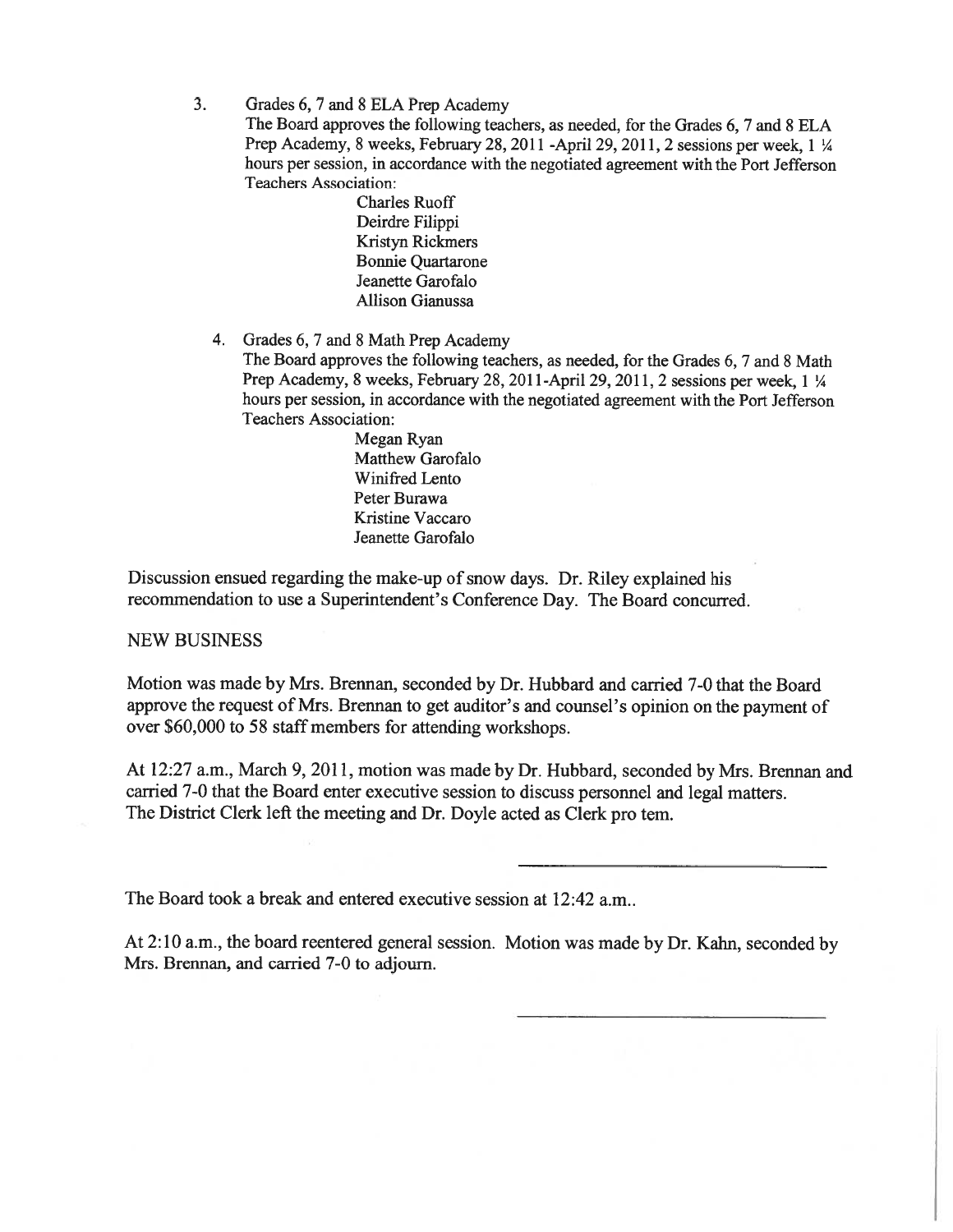#### CONSENT AGENDA '3/8/11

#### A. Personnel

1. Appointment - Substitutes

The Board approves the following substitute appointment for the 2010-2011 school year: Kerry Desmond-Totillo Teacher Aide

2. Memorandum of Agreement — Inventors Club

The Board approves the Memorandum of Agreement between the District and the Port Jefferson Teachers' Association in regar<sup>d</sup> to stipend paymen<sup>t</sup> for the position of club advisor for the Inventors Club; said stipend will be 3.2% of BA Step <sup>I</sup> and incorporated in the Extra Pay for Extra Services Salary Guide (Appendix F) of the Collective Bargaining Agreement.

3. Appointment — Co-Curricular / Extra Stipend

The Board approves the following co-curricular appointments for the 2010-2011 school year, at <sup>a</sup> prorated stipend of \$856.88: Elizabeth McCabe Inventors' Club Advisor

4. Extra Class Assignment

The Board approves the following extra class assignments for the 2010-2011 school year, in accordance with the negotiated agreemen<sup>t</sup> with the Port Jefferson Teachers' Association: Michel Krivosta — AP Physics — Independent Study (2 classes per <sup>6</sup> day cycle) Jonathan Maletta — Research Project II — Independent Study (1 class per <sup>6</sup> day cycle)

5. Rescission/Appointment - Coach

The Board rescinds the appointment of Kristin Britt as Middle School Softball Coach; and, appoints Kristin Britt as Junior Varsity Softball Coach for the 2010-2011 school year.

6. Appointment — Coaches

The Board approves the following coaching appointments for the 2010-2011 school year: Allyson Wolff Middle School Softball

| John Black        | Middle School Boys' Lacrosse Coach |
|-------------------|------------------------------------|
| Dennis Christofor | Developmental Boys' Tennis Coach   |

7. Retirement — District Treasurer

The Board accepts the resignation of Sandra Mellon, District Treasurer, for the purpose of retirement effective May 1, 2011.

8. Retirement — Teaching Assistant

The Board accepts the resignation of Margaret White, Teaching Assistant, for the purpose of retirement, effective June 30, 2011.

9. Retirement — Teacher Aide

The Board accepts the resignation of Loma Nixon, Teacher Aide, for the purpose of retirement, effective June 30, 2011.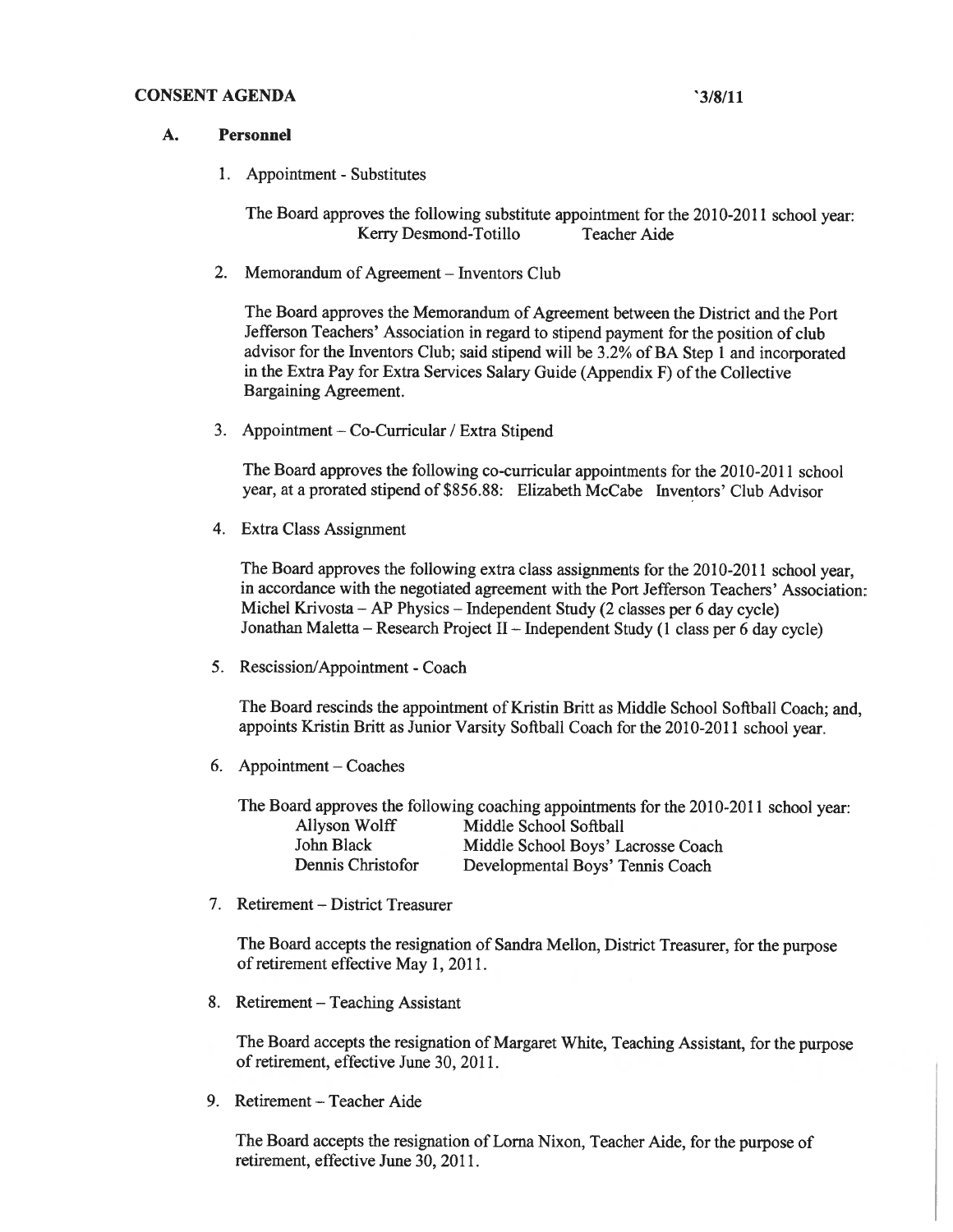#### B. Finance

1. Financial Reports

The Board approves the financial reports.

2. Acceptance of Scholarship

The Board accepts the Michael Lewis Fallacaro Scholarship in the amount of \$250.00 to be awarded to <sup>a</sup> high school senior pursuing <sup>a</sup> college or university degree in music.

3. Acceptance of Scholarship

The Board accepts the Andrew Golub Memorial Scholarship in the amount of \$500.00 to be awarded to a seventh or eighth grade music/art student pursuing musical/artistic study throughout the summer.

4. Acceptance of Donation

The Board gratefully accepts the donation of (30) ACM-70 headphones for the elementary school from Comp4Kids, valued at approximately \$182.70.

5. Audit Report Acceptance

The Board approves the following resolution: BE IT RESOLVED, that the response to the external auditor's "Single Audit Report" for the fiscal year ending June 30, <sup>2010</sup> be accepted by the Board of Education; and further, the Assistant Superintendent for Business is authorized to submit the managemen<sup>t</sup> letter and action <sup>p</sup>lan to the New York State Comptroller's Office, pursuan<sup>t</sup> to the five Point Fiscal Accountability Plan.

## C. Facilities & Operations

1. 2011-2012 School Calendar

The Board approves the attached propose<sup>d</sup> calendar for the 2011-2012 school year.

## D. Education

1. CSE Recommendations

The Board accepts the recommendations of the Committees on Special Education.

2. Instructional Service Agreement

The Board approves the Instructional Service Agreement between the district and South Country Central School District for the provision of special education program and services for the 2010-2011 school year.

3. Science Olympiad Team Competition

The Board approves the attendance of the High School Science Olympiad team at the State competition at West Point, March 18-19, 2011.